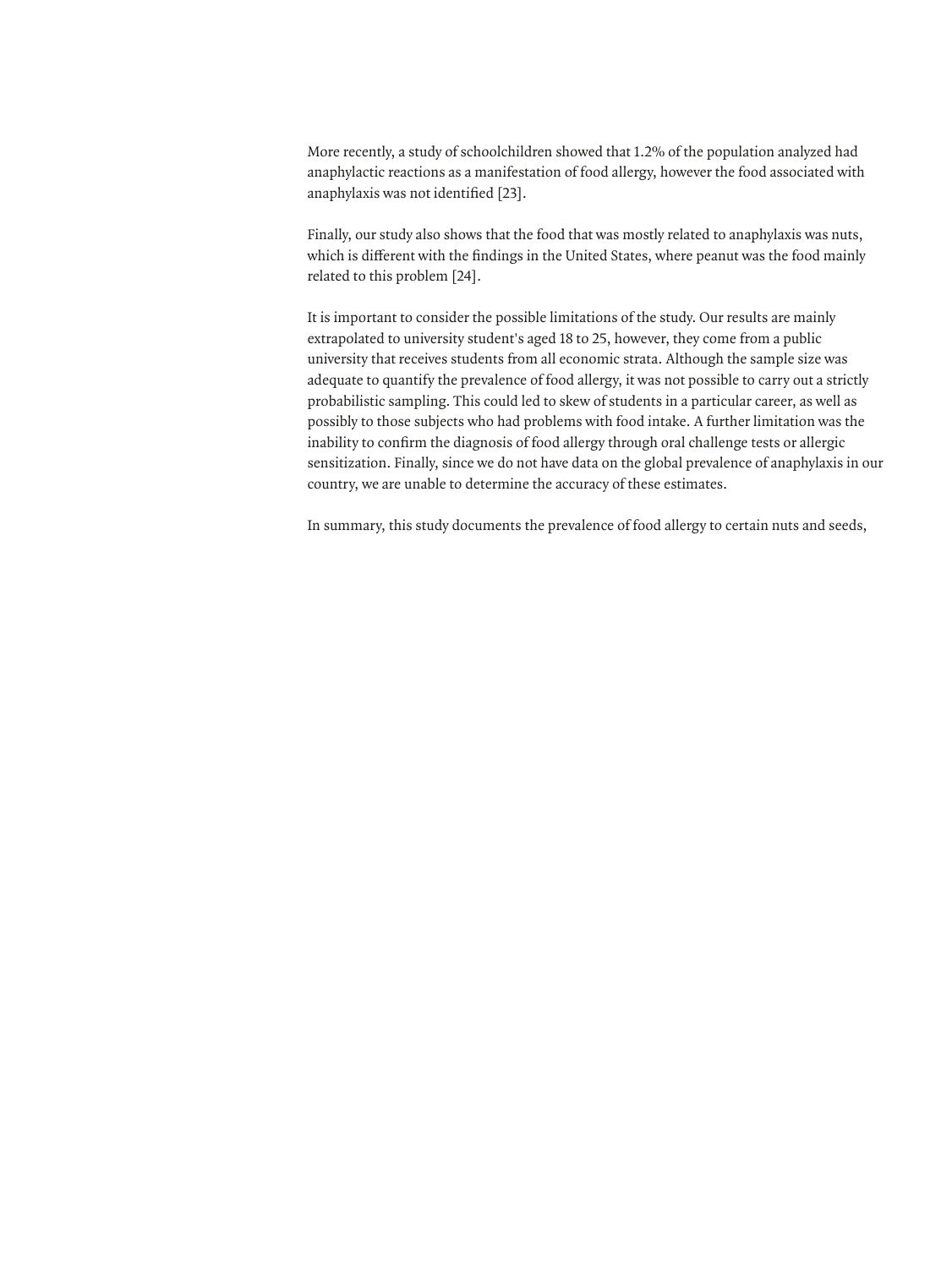

- [7.](#page-4-0) Boye JI. Food allergies in developing and emerging economies: need for comprehensive data on prevalence rates. Clin Transl Allergy 2012;2:25. **[PUBMED](http://www.ncbi.nlm.nih.gov/pubmed/23256652) | [CROSSREF](https://doi.org/10.1186/2045-7022-2-25)**
- [8.](#page-4-0) Sánchez J, Sánchez A. Epidemiology of food allergy in Latin America. Allergol Immunopathol (Madr) 2015;43:185-95.

**[PUBMED](http://www.ncbi.nlm.nih.gov/pubmed/24207003) | [CROSSREF](https://doi.org/10.1016/j.aller.2013.07.001)**

- [9.](#page-1-0) Puente-Fernández C, Maya-Hernández RL, Flores-Merino MV, Romero-Figueroa Mdel S, Bedolla-Barajas M, Domínguez García MV. Self-reported prevalence and risk factors associated with food hypersensitivity in Mexican young adults. Ann Allergy Asthma Immunol 2016;116:523-7. **[PUBMED](http://www.ncbi.nlm.nih.gov/pubmed/27052816) | [CROSSREF](https://doi.org/10.1016/j.anai.2016.03.010)**
- [10.](#page-1-1) Sicherer SH, Muñoz-Furlong A, Burks AW, Sampson HA. Prevalence of peanut and tree nut allergy in the US determined by a random digit dial telephone survey. J Allergy Clin Immunol 1999;103:559-62. **PUBMED | CROSSREF**
- 11. Ben-Shoshan M, Harrington DW, Soller L, Fragapane J, Joseph L, St Pierre Y, Godefroy SB, Elliott SJ, Clarke AE. A population-based study on peanut, tree nut, fish, shellfish, and sesame allergy prevalence in Canada. J Allergy Clin Immunol 2010;125:1327-35. **PUBMED | CROSSREF** 10. Suc[r](#page-5-3)ete Sr[i](http://www.ncbi.nlm.nih.gov/pubmed/22867693), Muniz-Funning A<sub>1</sub>, Suars awi, Samps[o](https://doi.org/10.1016/j.jaci.2010.03.015)n H<br>
US determined by a random digit dial telephone survey<br>
PROVIED | CROSSREF<br>
11. Ben-Shoshan M, Harrington DW, Soller L, Fragapane<br>
Clarke AE. A population-based st
	- 12. Bedolla-Barajas M, Bedolla-Pulido TR, Macriz-Romero N, Morales-Romero J, Robles-Figueroa M. Prevalence of peanut, tree nut, sesame, and seafood allergy in Mexican adults. Rev Invest Clin 2015;67:379-86. **PUBMED**
	- 13. Soller L, Ben-Shoshan M, Harrington DW, Fragapane J, Joseph L, St Pierre Y, Godefroy SB, La Vieille S, Elliott SJ, Clarke AE. Overall prevalence of self-reported food allergy in Canada. J Allergy Clin Immunol 2012;130:986-8.

**PUBMED | CROSSREF**

- 14. Bedolla-Barajas M, Bedolla-Pulido TR, Camacho-Peña AS, González-García E, Morales-Romero J. Food hypersensitivity in mexican adults at 18 to 50 years of age: a questionnaire survey. Allergy Asthma Immunol Res 2014;6:511-6. **PUBMED | CROSSREF**
- 15. Patel A, Bahna SL. Hypersensitivities to sesame and other common edible seeds. Allergy 2016;71:1405-13. **PUBMED | CROSSREF**
- 16. Burks AW, Tang M, Sicherer S, Muraro A, Eigenmann PA, Ebisawa M, Fiocchi A, Chiang W, Beyer K, Wood R, Hourihane J, Jones SM, Lack G, Sampson HA. ICON: food allergy. J Allergy Clin Immunol 2012;129:906-20.

#### **PUBMED | CROSSREF**

- 17. Wood RA, Camargo CA Jr, Lieberman P, Sampson HA, Schwartz LB, Zitt M, Collins C, Tringale M, Wilkinson M, Boyle J, Simons FE. Anaphylaxis in America: the prevalence and characteristics of anaphylaxis in the United States. J Allergy Clin Immunol 2014;133:461-7. **[PUBMED](http://www.ncbi.nlm.nih.gov/pubmed/24144575) | CROSSREF** 30:986-8.<br>
• CROSSREF<br>
• Barajas M, Bedolla-Pulido TR, Camacho-Peña AS, González-García E, Morales-B<br>
• Sergias M, Bedolla-Pulido TR, Camacho-Peña AS, González-García E, Morales-B<br>
• presensitivity in mexican adults at 18
- [18.](#page-5-5) Zuberbier T, Edenharter G, Worm M, Ehlers I, Reimann S, Hantke T, Roehr CC, Bergmann KE, Niggemann B. Prevalence of adverse reactions to food in Germany - a population study. Allergy 2004;59:338-45.

**[PUBMED](http://www.ncbi.nlm.nih.gov/pubmed/14982518) | CROSSREF**

- [19.](#page-5-6) Marrugo J, Hernández L, Villalba V. Prevalence of self-reported food allergy in Cartagena (Colombia) population. Allergol Immunopathol (Madr) 2008;36:320-4. **[PUBMED](http://www.ncbi.nlm.nih.gov/pubmed/19150030) | CROSSREF**
- [20.](#page-5-7) Bedolla-Barajas M, Morales-Romero J, Ortiz-Miramontes LR, Jáuregui-Franco RO. Frequency and clinical features of the oral allergy syndrome in Mexican adults with nasal pollinosis. Rev Alerg Mex 2013;60:17-25. **[PUBMED](http://www.ncbi.nlm.nih.gov/pubmed/24008065)**
- [21.](#page-5-8) Educación Superior en Iberoamérica. Informe 2016. Informe Nacional: México [Internet]. Santiago (Chile): Centro Interuniversitario de Desarrollo (CINDA); 2016 [cited 2018 Apr 23]. Available from: http:// www.cinda.cl/wp-content/uploads/2016/11/MEXICO-Informe-Final.pdf.
- [22.](#page-5-9) Medina-Hernández A, Huerta-Hernández RE, Góngora-Meléndez MA, Domínguez-Silva MG, Mendoza-Hernández DA, Romero-Tapia SJ, Iduñate-Palacios F, Cisneros-Rivero MG, Covarrubias-Carrillo RM, Juan-Pineda MÁ, Zárate-Hernández MC. Clinical-epidemiological profile of patients with suspicion of alimentary allergy in Mexico. Mexipreval Study. Rev Alerg Mex 2015;62:28-40. **[PUBMED](http://www.ncbi.nlm.nih.gov/pubmed/25758111)**
- [23.](#page-6-4) Ontiveros N, Valdez-Meza EE, Vergara-Jiménez MJ, Canizalez-Román A, Borzutzky A, Cabrera-Chávez F. Parent-reported prevalence of food allergy in Mexican schoolchildren: a population-based study. Allergol Immunopathol (Madr) 2016;44:563-70. **[PUBMED](http://www.ncbi.nlm.nih.gov/pubmed/27475776) | [CROSSREF](https://doi.org/10.1016/j.aller.2016.03.003)**